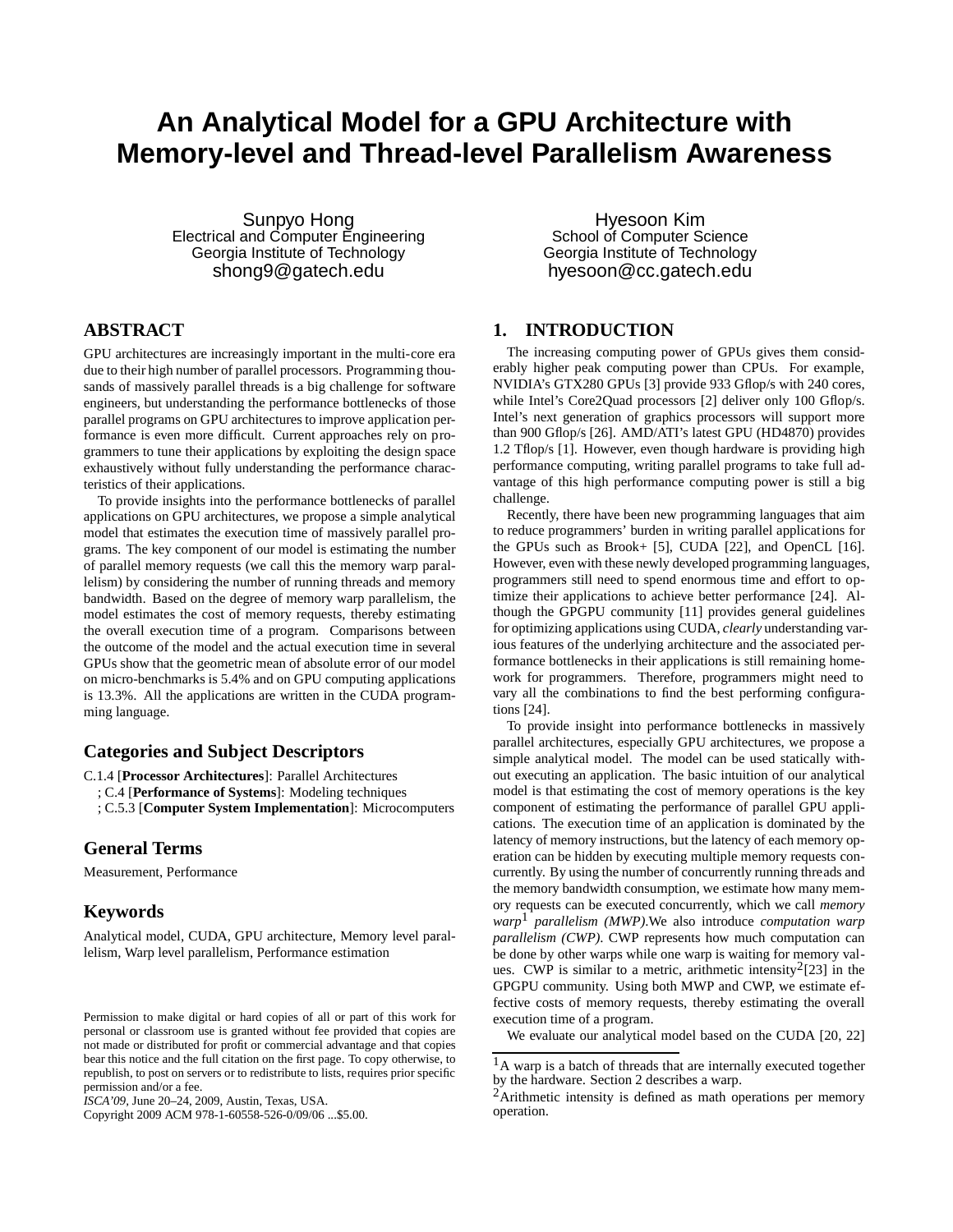programming language, which is C with extensions for parallel threads. We compare the results of our analytical model with the actual execution time on several GPUs. Our results show that the geometric mean of absolute error of our model on micro-benchmarks is 5.4% and on the Merge benchmarks  $[17]^3$  is 13.3%

The contributions of our work are as follows:

- 1. To the best of our knowledge, we propose the first analytical model for the GPU architecture. This can be easily extended to other multithreaded architectures as well.
- 2. We propose two new metrics, MWP and CWP, to represent the degree of warp level parallelism that provide key insights identifying performance bottlenecks.

## **2. BACKGROUND AND MOTIVATION**

We provide a brief background on the GPU architecture and programming model that we modeled. Our analytical model is based on the CUDA programming model and the NVIDIA Tesla architecture [3, 8, 20] used in the GeForce 8-series GPUs.

## **2.1 Background on the CUDA Programming Model**

The CUDA programming model is similar in style to a singleprogram multiple-data (SPMD) software model. The GPU is treated as a coprocessor that executes data-parallel kernel functions.

CUDA provides three key abstractions, a hierarchy of thread groups, shared memories, and barrier synchronization. Threads have a three level hierarchy. A grid is a set of thread blocks that execute a kernel function. Each grid consists of blocks of threads. Each block is composed of hundreds of threads. Threads within one block can share data using shared memory and can be synchronized at a barrier. All threads within a block are executed concurrently on a multithreaded architecture.

The programmer specifies the number of threads per block, and the number of blocks per grid. A thread in the CUDA programming language is much lighter weight than a thread in traditional operating systems. A thread in CUDA typically processes one data element at a time. The CUDA programming model has two shared read-write memory spaces, the shared memory space and the global memory space. The shared memory is local to a block and the global memory space is accessible by all blocks. CUDA also provides two read-only memory spaces, the constant space and the texture space, which reside in external DRAM, and are accessed via read-only caches.

## **2.2 Background on the GPU Architecture**

Figure 1 shows an overview of the GPU architecture. The GPU architecture consists of a scalable number of *streaming multiprocessors* (SMs), each containing eight*streaming processor* (SP) cores, two special function units (SFUs), a multithreaded instruction fetch and issue unit, a read-only constant cache, and a 16KB read/write shared memory [8].

The SM executes a batch of 32 threads together called a *warp*. Executing a warp instruction applies the instruction to 32 threads, similar to executing a SIMD instruction like an SSE instruction [14] in X86. However, unlike SIMD instructions, the concept of warp is not exposed to the programmers, rather programmers write a program for one thread, and then specify the number of parallel threads in a block, and the number of blocks in a kernel grid. The Tesla architecture forms a warp using a batch of 32 threads [13, 9] and in the rest of the paper we also use a warp as a batch of 32 threads.



**Figure 1: An overview of the GPU architecture**

All the threads in one block are executed on one SM together. One SM can also have multiple concurrently running blocks. The number of blocks that are running on one SM is determined by the resource requirements of each block such as the number of registers and shared memory usage. The blocks that are running on one SM at a given time are called *active blocks* in this paper. Since one block typically has several warps (the number of warps is the same as the number of threads in a block divided by 32), the total number of active warps per SM is equal to the number of warps per block times the number of active blocks.

The shared memory is implemented within each SM multiprocessor as an SRAM and the global memory is part of the offchip DRAM. The shared memory has very low access latency (almost the same as that of register) and high bandwidth. However, since a warp of 32 threads access the shared memory together, when there is a bank conflict within a warp, accessing the shared memory takes multiple cycles.

#### **2.3 Coalesced and Uncoalesced Memory Accesses**

The SM processor executes one warp at one time, and schedules warps in a time-sharing fashion. The processor has enough functional units and register read/write ports to execute 32 threads (i.e. one warp) together. Since an SM has only 8 functional units, executing 32 threads takes 4 SM processor cycles for computation instructions.4

When the SM processor executes a memory instruction, it generates memory requests and switches to another warp until all the memory values in the warp are ready. Ideally, all the memory accesses within a warp can be combined into one memory transaction. Unfortunately, that depends on the memory access pattern within a warp. If the memory addresses are sequential, all of the memory requests within a warp can be coalesced into a single memory transaction. Otherwise, each memory address will generate a different transaction. Figure 2 illustrates two cases. The CUDA manual [22] provides detailed algorithms to identify types of coalesced/uncoalesced memory accesses. If memory requests in a warp are uncoalesced, the warp cannot be executed until all memory transactions from the same warp are serviced, which takes significantly longer than waiting for only one memory request (coalesced case).

<sup>3</sup>The Merge benchmarks consist of several media processing applications.

<sup>&</sup>lt;sup>4</sup>In this paper, a computation instruction means a non-memory instruction.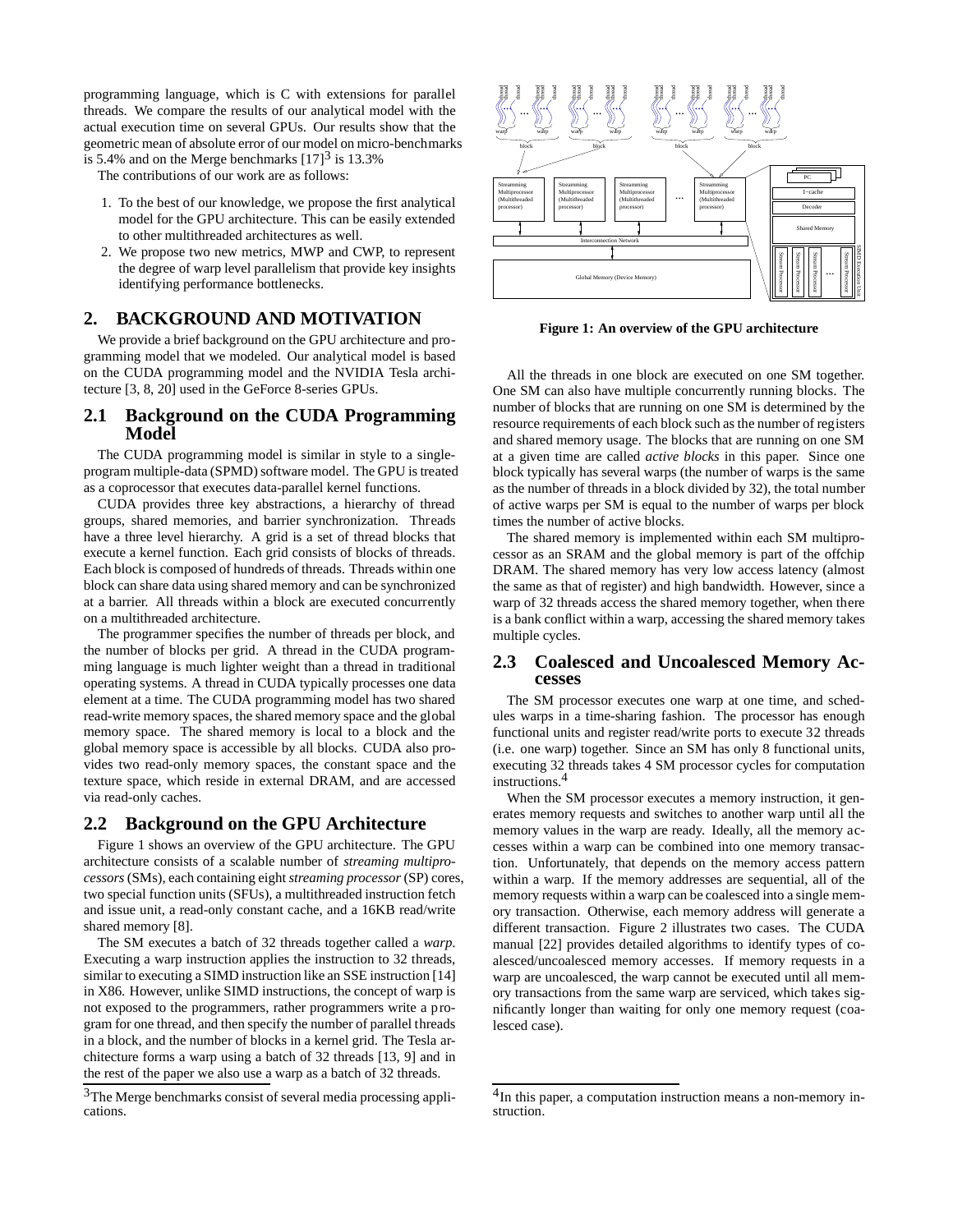

**Figure 2: Memory requests from a single warp. (a) coalesced memory access (b) uncoalesced memory access**

## **2.4 Motivating Example**

To motivate the importance of a static performance analysis on the GPU architecture, we show an example of performance differences from three different versions of the same algorithm in Figure 3. The SVM benchmark is a kernel extracted from a face classification algorithm [28]. The performance of applications is measured on NVIDIA QuadroFX5600 [4]. There are three different optimized versions of the same SVM algorithm: *Naive*, *Constant*, and *Constant+Optimized*. *Naive* uses only the global memory, *Constant* uses the cached read-only constant memory5 , and *Constant+Optimized* also optimizes memory accesses<sup>6</sup> on top of using the constant memory. Figure 3 shows the execution time when the number of threads per block is varied. In this example, the number of blocks is fixed so the number of threads per block determines the total number of threads in a program. The performance improvement of *Constant+Optimized* and that of *Constant* over the *Naive* implementation are 24.36x and 1.79x respectively. Even though the performance of each version might be affected by the number of threads, once the number of threads exceeds 64, the performance does not vary significantly.



**Figure 3: Optimization impacts on SVM**

Figure 4 shows SM processor occupancy [22] for the three cases. The SM processor occupancy indicates the resource utilization, which has been widely used to optimize GPU computing applications. It is calculated based on the resource requirements for a given program. Typically, high occupancy (the max value is 1) is better for performance since many actively running threads would more likely hide the DRAM memory access latency. However, SM processor occupancy does not *sufficiently* estimate the performance



**Figure 4: Occupancy values of SVM**

improvement as shown in Figure 4. First, when the number of threads per block is less than 64, all three cases show the same occupancy values even though the performances of 3 cases are different. Second, even though SM processor occupancy is improved, for some cases, there is no performance improvement. For example, the performance of *Constant* is not improved at all even though the SM processor occupancy is increased from 0.35 to 1. Hence, we need other metrics to differentiate the three cases and to understand what the critical component of performance is.

# **3. ANALYTICAL MODEL**

## **3.1 Introduction to MWP and CWP**

The GPU architecture is a multithreaded architecture. Each SM can execute multiple warps in a time-sharing fashion while one or more warps are waiting for memory values. As a result, the execution cost of warps that are executed concurrently can be hidden. The key component of our analytical model is finding out how many memory requests can be serviced and how many warps can be executed together while one warp is waiting for memory values.

To represent the degree of warp parallelism, we introduce two metrics, *MWP (Memory Warp Parallelism)* and *CWP (Computation Warp Parallelism)*. MWP represents the maximum number of warps per SM that can access the memory simultaneously during the time period from right after the SM processor executes a memory instruction from one warp (therefore, memory requests are just sent to the memory system) until all the memory requests from the same warp are serviced (therefore, the processor can execute the next instruction from that warp). The warp that is waiting for memory values is called a *memory warp* in this paper. The time period from right after one warp sent memory requests until all the memory requests from the same warp are serviced is called one memory warp waiting period. CWP represents the number of warps that the SM processor can execute during one memory warp waiting period plus *one.* A value one is added to include the warp itself that is waiting for memory values. (This means that CWP is always greater than or equal to 1.)

MWP is related to how much memory parallelism in the system. MWP is determined by the memory bandwidth, memory bank parallelism and the number of running warps per SM. MWP plays a very important role in our analytical model. When MWP is higher than 1, the cost of memory access cycles from (MWP-1) number of warps is all hidden, since they are all accessing the memory system together. The detailed algorithm of calculating MWP will be described in Section 3.3.1.

CWP is related to the program characteristics. It is similar to

<sup>5</sup>The benefits of using the constant memory are (1) it has an onchip cache per SM and (2) using the constant memory can reduce register usage, which might increase the number of running blocks in one SM.

<sup>&</sup>lt;sup>6</sup>The programmer optimized the code to have coalesced memory accesses instead of uncoalesced memory accesses.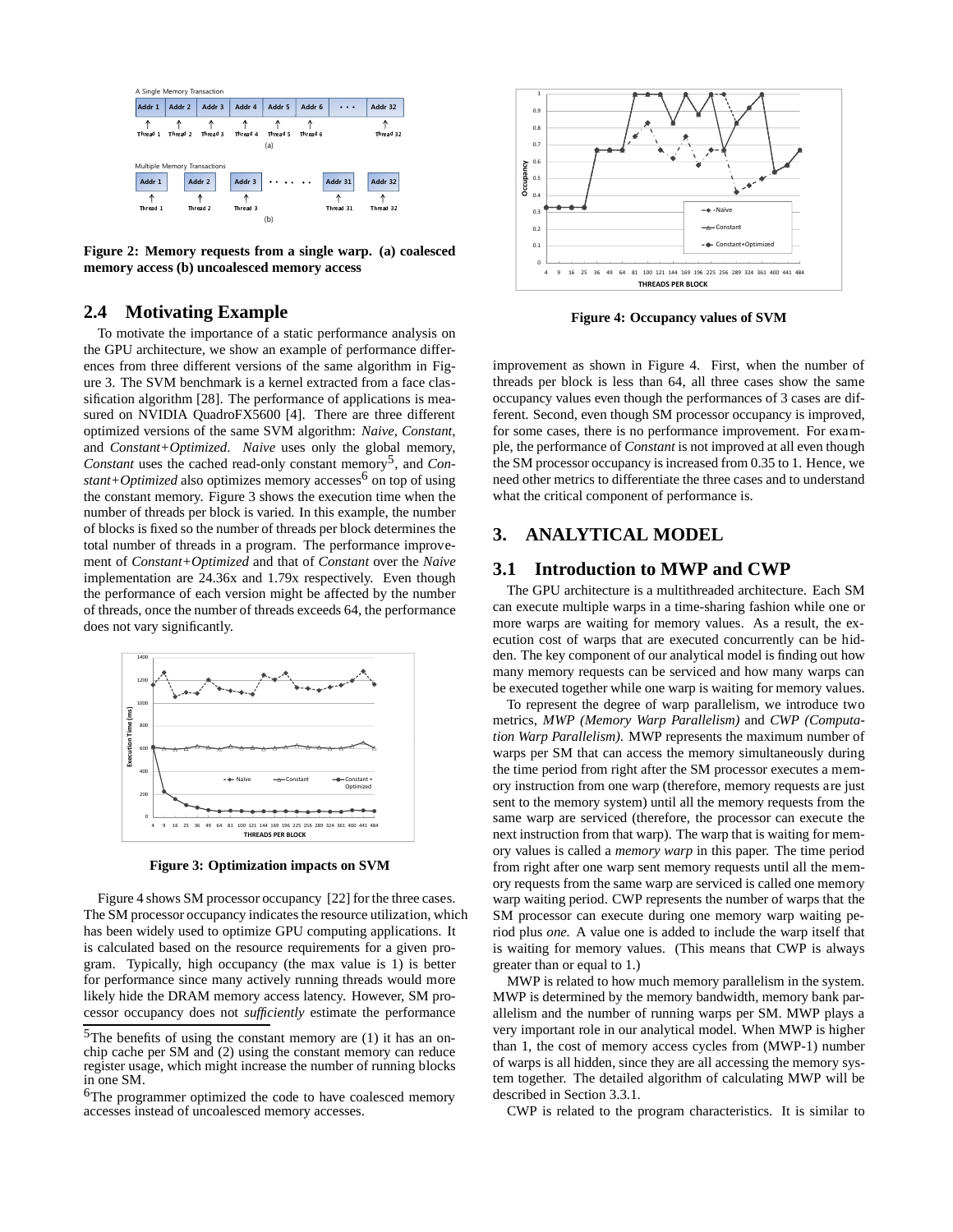an arithmetic intensity, but unlike arithmetic intensity, higher CWP means less computation per memory access. CWP also considers timing information but arithmetic intensity does not consider timing information. CWP is mainly used to decide whether the total execution time is dominated by computation cost or memory access cost. When CWP is greater than MWP, the execution cost is dominated by memory access cost. However, when MWP is greater than CWP, the execution cost is dominated by computation cost. How to calculate CWP will be described in Section 3.3.2.

## **3.2 The Cost of Executing Multiple Warps in the GPU architecture**

To explain how executing multiple warps in each SM affects the total execution time, we will illustrate several scenarios in Figures 5, 6, 7 and 8. A computation period indicates the period when instructions from one warp are executed on the SM processor. A memory waiting period indicates the period when memory requests are being serviced. The numbers inside the computation period boxes and memory waiting period boxes in Figures 5, 6, 7 and 8 indicate a warp identification number.

#### *3.2.1 CWP is Greater than MWP*



#### **Figure 5: Total execution time when CWP is greater than MWP: (a) 8 warps (b) 4 warps**

For Case 1 in Figure 5a, we assume that all the computation periods and memory waiting periods are from different warps. The system can service two memory warps simultaneously. Since one computation period is roughly one third of one memory waiting warp period, the processor can finish 3 warps' computation periods during one memory waiting warp period. (i.e., MWP is 2 and CWP is 4 for this case.) As a result, the 6 computation periods are completely overlapped with other memory waiting periods. Hence, only 2 computations and 4 memory waiting periods contribute to the total execution cycles.

For Case 2 in Figure 5b, there are four warps and each warp has two computation periods and two memory waiting periods. The second computation period can start only after the first memory waiting period of the same warp is finished. MWP and CWP are the same as Case 1. First, the processor executes four of the first computation periods from each warp one by one. By the time the processor finishes the first computation periods from all warps, two memory waiting periods are already serviced. So the processor can execute the second computation periods for these two warps. After that, there are no ready warps. The first memory waiting periods for the renaming two warps are still not finished yet. As soon as these two memory requests are serviced, the processor starts to execute the second computation periods for the other warps. Surprisingly, even though there are some idle cycles between computation periods, the total execution cycles are the same as Case 1. When CWP is higher than MWP, there are enough warps that are waiting for the memory values, so the cost of computation periods can be almost always hidden by memory access periods.

For both cases, the total execution cycles are only the sum of 2 computation periods and 4 memory waiting periods. Using MWP, the total execution cycles can be calculated using the below two equations. We divide  $Comp\_cycles$  by  $#Mem\_insts$  to get the number of cycles in one computation period.

$$
Exec\_cycles = Mem\_cycles \times \frac{N}{MWP} + Comp\_p \times MWP \quad (1)
$$

$$
Comp\_p = Comp\_cycles / \#Mem\_insts
$$
 (2)

Mem\_cycles: Memory waiting cycles per each warp (see Equation (18)) Comp\_cycles: Computation cycles per each warp (see Equation (19))  $Comp$  p: execution cycles of one computation period  $#Mem\;insts$ : Number of memory instructions N: Number of active running warps per SM

#### *3.2.2 MWP is Greater than CWP*

In general, CWP is greater than MWP. However, for some cases, MWP is greater than CWP. Let's say that the system can service 8 memory warps concurrently. Again CWP is still 4 in this scenario. In this case, as soon as the first computation period finishes, the processor can send memory requests. Hence, a memory waiting period of a warp always immediately follows the previous computation period. If all warps are independent, the processor continuously executes another warp. Case 3 in Figure 6a shows the timing information. In this case, the memory waiting periods are all overlapped with other warps except the last warp. The total execution cycles are the sum of 8 computation periods and only one memory waiting period.



**Figure 6: Total execution time when MWP is greater than CWP: (a) 8 warps (b) 4 warps**

Even if not all warps are independent, when CWP is higher than MWP, many of memory waiting periods are overlapped. Case 4 in Figure 6b shows an example. Each warp has two computation periods and two memory waiting periods. Since the computation time is dominant, the total execution cycles are again the sum of 8 computation periods and only one memory waiting period.

Using MWP and CWP, the total execution cycles can be calculated using the following equation:

$$
Exec\_cycles = Mem\_p + Comp\_cycles \times N
$$
 (3)

 $Mem_p$ : One memory waiting period (=  $Mem_{\perp}$  in Equation (12))

Case 5 in Figure 7 shows an extreme case. In this case, not even one computation period can be finished while one memory waiting period is completed. Hence, CWP is less than 2. Note that CWP is always greater 1. Even if MWP is 8, the application cannot take advantage of any memory warp parallelism. Hence, the total execution cycles are 8 computation periods plus one memory waiting period. Note that even this extreme case, the total execution cycles of Case 5 are the same as that of Case 4. Case 5 happens when Comp\_cycles are longer than Mem\_cycles.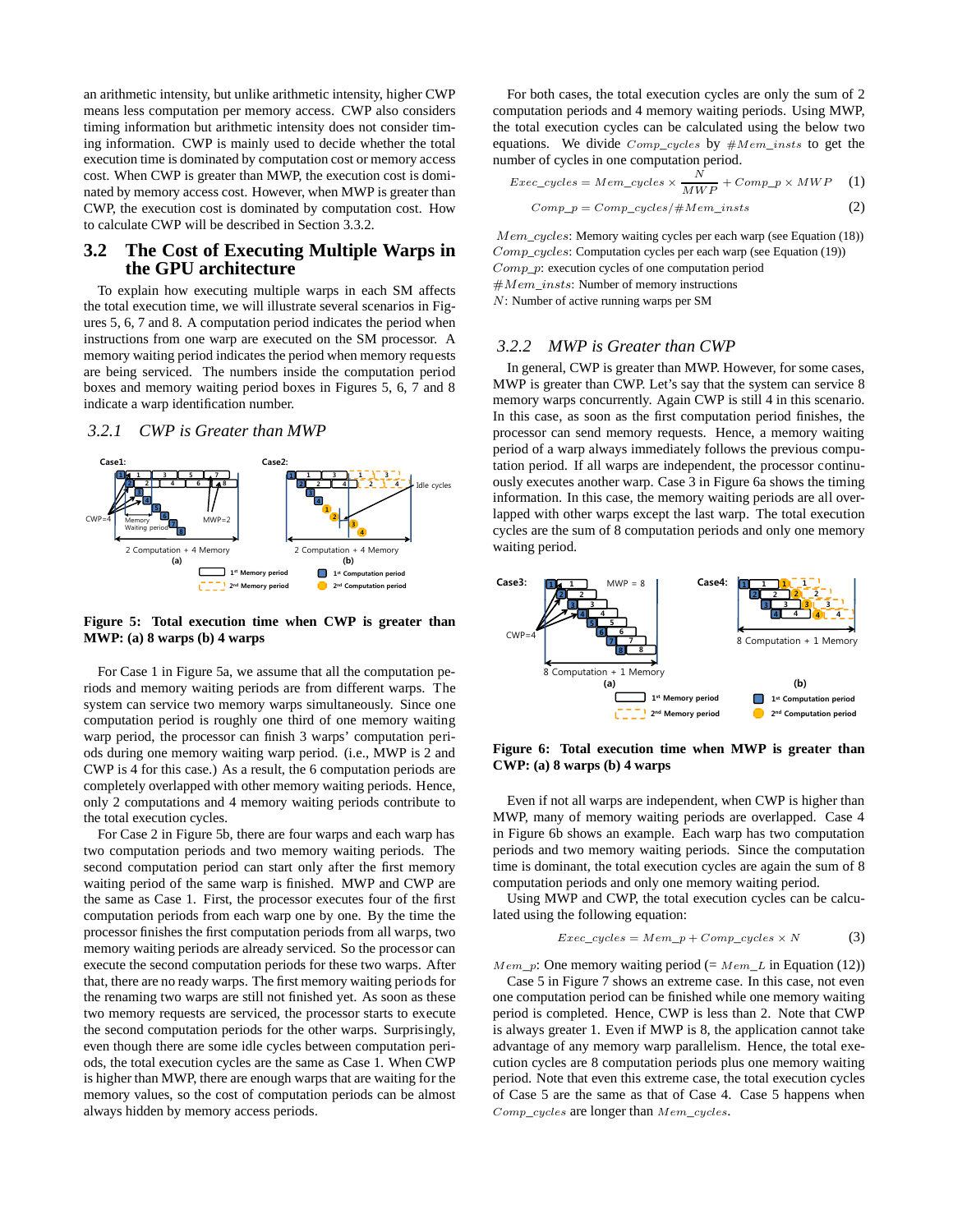

**Figure 7: Total execution time when computation cycles are longer than memory waiting cycles. (8 warps)**

## *3.2.3 Not Enough Warps Running*

The previous two sections described situations when there are enough number of warps running on one SM. Unfortunately, if an application does not have enough number of warps, the system cannot take advantage of all available warp parallelism. MWP and CWP cannot be greater than the number of active warps on one SM.



**Figure 8: Total execution time when MWP is equal to N: (a) 1 warp (b) 2 warps**

Case 6 in Figure 8a shows when only one warp is running. All the executions are serialized. Hence, the total execution cycles are the sum of the computation and memory waiting periods. Both CWP and MWP are 1 in this case. Case 7 in Figure 8b shows there are two running warps. Let's assume that MWP is two. Even if one computation period is less than the half of one memory waiting period, because there are only two warps, CWP is still two. Because of MWP, the total execution time is roughly the half of the sum of all the computation periods and memory waiting periods.

Using MWP, the total execution cycles of the above two cases can be calculated using the following equation:

$$
Exec\_cycles = Mem\_cycles \times N/MWP + Comp\_cycles \times
$$
  
 
$$
N/MWP + Comp\_p(MWP - 1)
$$
 (4)

$$
=Mem\_cycles + Comp\_cycles + Comp\_p(MWP - 1)
$$

Note that for both cases, MWP and CWP are equal to N, the number of active warps per SM.

# **3.3 Calculating the Degree of Warp Parallelism**

#### *3.3.1 Memory Warp Parallelism (MWP)*

MWP is slightly different from MLP [10]. MLP represents how many memory requests can be serviced together. MWP represents the maximum number of *warps* in each SM that can access the memory simultaneously during one memory warp waiting period. The main difference between MLP and MWP is that MWP is counting all memory requests from a warp as one unit, while MLP counts all individual memory requests separately. As we discussed in Section 2.3, one memory instruction in a warp can generate multiple memory transactions. This difference is very important because a warp cannot be executed until all values are ready.

MWP is tightly coupled with the DRAM memory system. In our analytical model, we model the DRAM system as a simple queue and each SM has its own queue. Each active SM consumes an equal amount of memory bandwidth. Figure 9 shows the memory model and a timeline of memory warps.

The latency of each memory warp is at least  $Mem\_L$  cycles. Departure\_delay is the minimum departure distance between two consecutive memory warps.  $Mem\_L$  is a round trip time to the DRAM, which includes the DRAM access time and the address and data transfer time.



**Figure 9: Memory system model: (a) memory model (b) timeline of memory warps**

MWP represents the number of memory warps per SM that can be handled during  $Mem\_L$  cycles. MWP cannot be greater than the number of warps per SM that reach the peak memory bandwidth  $(MWP\_peak\_BW)$  of the system as shown in Equation (5). If fewer SMs are executing warps, each SM can consume more bandwidth than when all SMs are executing warps. Equation (6) represents  $MWP\_peak\_BW$ . If an application does not reach the peak bandwidth, MWP is a function of  $Mem\_L$  and  $departure\_delay$ .  $MWP\_Without\_BW$  is calculated using Equations (10) – (17). MWP cannot be also greater than the number of active warps as shown in Equation (5). If the number of active warps is less than  $MWP$  Without BW full, the processor does not have enough number of warps to utilize memory level parallelism.

$$
MWP = MIN(MWP\_Without\_BW, MWP\_peak\_BW, N) \quad (5)
$$

$$
MWP\_peak\_BW = \frac{Mem\_Bandwidth}{BW\_per\_warp \times #ActiveSM}
$$
(6)  

$$
BW\_per\_warp = \frac{Freq \times Load\_bytes\_per\_warp}{T}
$$
(7)

Mem\_L



#### **Figure 10: Illustrations of departure delays for uncoalesced and coalesced memory warps: (a) uncoalesced case (b) coalesced case**

The latency of memory warps is dependent on memory access pattern (coalesced/uncoalesced) as shown in Figure 10. For uncoalesced memory warps, since one warp requests multiple number of transactions ( $\#Uncoal\_per\_mw$ ),  $Mem\_L$  includes departure delays for all  $#Uncoal\_per\_mw$  number of transactions. Departure\_delay also includes  $#Uncoal\_per\_mw$  number of  $Department\_del\_uncoal$ cycles. Mem\_LD is a round-trip latency to the DRAM for each memory transaction. In this model,  $Mem\_LD$  for uncoalesced and coalesced are considered as the same, even though a coalesced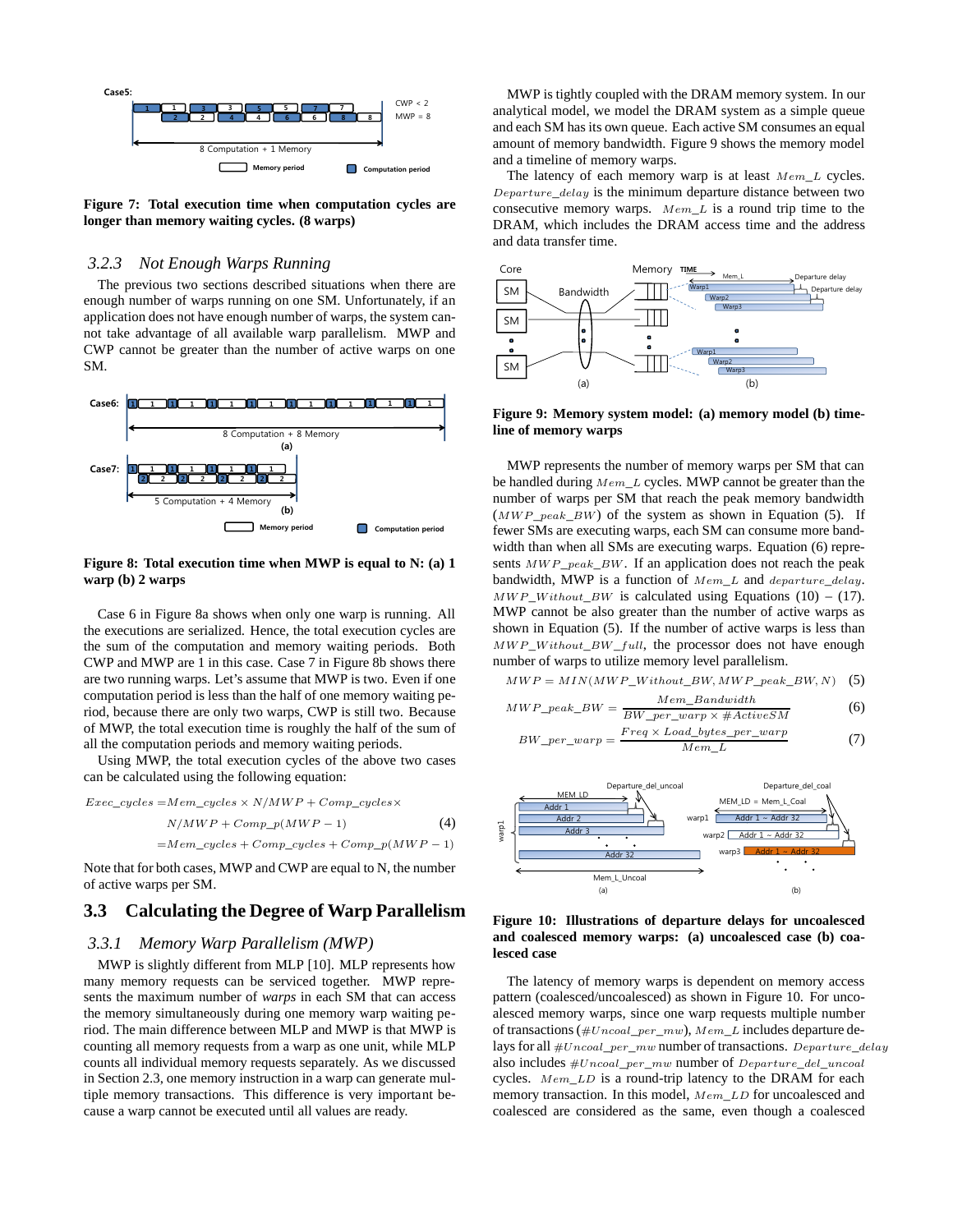memory request might take a few more cycles because of large data size.

In an application, some memory requests would be coalesced and some would be not. Since multiple warps are running concurrently, the analytical model simply uses the weighted average of memory latency of coalesced and uncoalesced latency for the memory latency  $(Mem_L)$ . A weight is determined by the number of coalesced and uncoalesced memory requests as shown in Equations (13) and (14). MWP is calculated using Equations (10) – (17). The parameters used in these equations are summarized in Table 1. Mem\_LD, Departure\_del\_coal and Departure\_del\_uncoal are measured with micro-benchmarks as we will show in Section 5.1.

#### *3.3.2 Computation Warp Parallelism (CWP)*

Once we calculate the memory latency for each warp, calculating CWP is straightforward.  $CWP_f$ ull is when there are enough number of warps. When  $CWP$  *full* is greater than N (the number of active warps in one SM)  $CWP$  is N, otherwise,  $CWP$  full becomes CWP .

$$
CWP\_full = \frac{Mem\_cycles + Comp\_cycles}{Comp\_cycles}
$$
 (8)

$$
CWP = MIN(CWP\_full, N)
$$
\n(9)

## **3.4 Putting It All Together in CUDA**

So far, we have explained our analytical model without strongly being coupled with the CUDA programming model to simplify the model. In this section, we extend the analytical model to consider the CUDA programming model.

#### *3.4.1 Number of Warps per SM*

The GPU SM multithreading architecture executes 100s of threads concurrently. Nonetheless, not all threads in an application can be executed at the same time. The processor fetches a few blocks at one time. The processor fetches additional blocks as soon as one block retires.  $#Rep$  represents how many times a single SM executes multiple active number of blocks. For example, when there are 40 blocks in an application and 4 SMs. If each SM can execute 2 blocks concurrently, then  $\# Rep$  is 5. Hence, the total number of warps per SM is  $#Active\_warps\_per\_SM$  (N) times  $#Rep.$  N is determined by machine resources.

#### *3.4.2 Total Execution Cycles*

Depending on MWP and CWP values, total execution cycles for an entire application (*Exec\_cycles\_app*) are calculated using Equations (22),(23), and (24).  $Mem\_L$  is calculated in Equation (12). Execution cycles that consider synchronization effects will be described in Section 3.4.6.

#### *3.4.3 Dynamic Number of Instructions*

Total execution cycles are calculated using the number of namic instructions. The compiler generates intermediate assemlevel instruction, the NVIDIA PTX instruction set [22]. PTY structions translate nearly one to one with native binary microstructure. structions later.<sup>7</sup> We use the number of PTX instructions for dynamic number of instructions.

The total number of instructions is proportional to the number of data elements. Programmers must decide the number of thr and blocks for each input data. The number of total instruct per thread is related to how many data elements are compute one thread, programmers must know this information. If we k the number of elements per thread, counting the number of total instructions per thread is simply counting the number of computation instructions and the number of memory instructions per data element. The detailed algorithm to count the number of instructions from PTX code is provided in an extended version of this paper [12].

## *3.4.4 Cycles Per Instruction (CPI)*

Cycles per Instruction (CPI) is commonly used to represent the cost of each instruction. Using total execution cycles, we can calculate Cycles Per Instruction using Equation (25). Note that, CPI is the cost when an instruction is executed by all threads in one warp.

$$
CPI = \frac{Exec\_cycles\_app}{\#Total\_insts \times \frac{\#Threads\_per\_block}{\#Threads\_per\_warp} \times \frac{\#Blocks}{\#Active\_SMs}}
$$
(25)

#### *3.4.5 Coalesced/Uncoalesced Memory Accesses*

As Equations (15) and (12) suggest, the latency of memory instruction is heavily dependent on memory access type. Whether memory requests inside a warp can be coalesced or not is dependent on the microarchitecture of the memory system and memory access pattern in a warp. The GPUs that we evaluated have two coalesced/uncoalesced polices, specified by the Compute capability version. The CUDA manual [22] describes when memory requests in a warp can be coalesced or not in more detail. Earlier compute capability versions have two differences compared with the later version(1.3): (1) stricter rules are applied to be coalesced, (2) when memory requests are uncoalesced, one warp generates 32 memory transactions. In the latest version (1.3), the rules are more relaxed and all memory requests are coalesced into as few memory transactions as possible.8

The detailed algorithms to detect coalesced/uncoalesced memory accesses and to count the number of memory transactions per each warp at static time are provided in an extended version of this paper [12].

#### *3.4.6 Synchronization Effects*



#### **Figure 11: Additional delay effects of thread synchronization: (a) no synchronization (b) thread synchronization after each memory access period**

The CUDA programming model supports thread synchronization through the \_\_syncthreads() function. Typically, all the threads are executed asynchronously whenever all the source operands in a warp are ready. However, if there is a barrier, the processor cannot execute the instructions after the barrier until all the threads

<sup>7</sup>Since some PTX instructions expand to multiple binary instructions, using PTX instruction count could be one of the error sources in the analytical model.

<sup>8</sup> In the CUDA manual, compute capability 1.3 says all requests are coalesced because all memory requests within each warp are always combined into as few transactions as possible. However, in our analytical model, we use the coalesced memory access model only if all memory requests are combined into one memory transaction.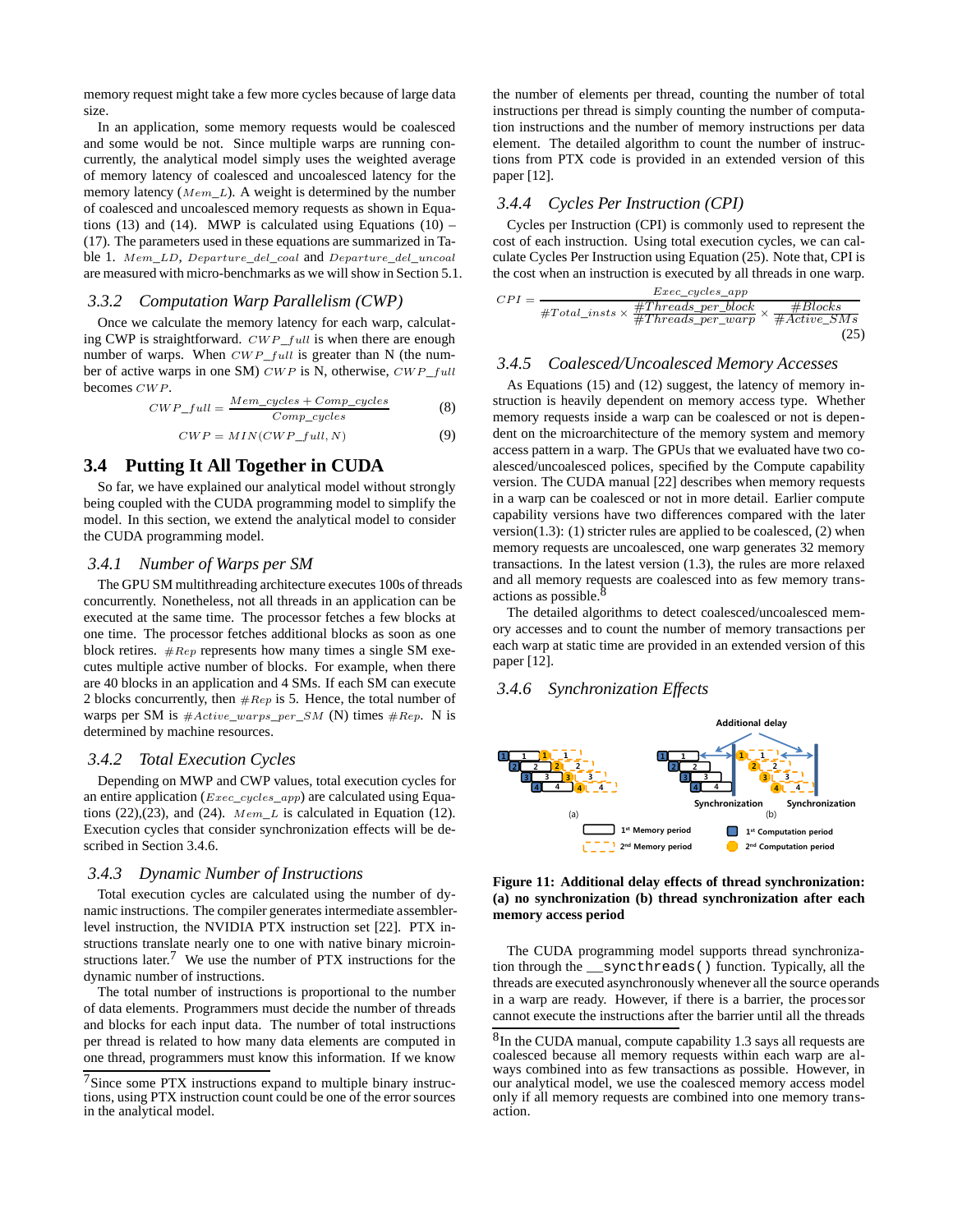| $Mem\_L\_Uncoal = Mem\_LD + (\#Uncoal\_per\_mw - 1) \times Department\_del\_uncoal$                                                       | (10) |
|-------------------------------------------------------------------------------------------------------------------------------------------|------|
| $Mem L \text{ } Coal = Mem LD$                                                                                                            | (11) |
| $Mem\ L = Mem\ L\ Uncoal \times Weight\ uncoal + Mem\ L\ Coul \times Weight\ coal$                                                        | (12) |
| $Weight\_uncoal = \frac{\#Uncoal\_Mem\_insts}{(\#Uncoal\_Mem\_insts + \#Coal\_Mem\_insts)}$                                               | (13) |
| $Weight\_coal = \frac{\#Coal\_Mem\_insts}{(\#Coal\_Mem\_insts) + \#Urocal\_Mem\_insts)}$                                                  | (14) |
| $Departmente\_delay = (Departmented\_del\_uncoal \times #Uncoal\_per\_mw) \times Weight\_uncoal + Departmented\_coal \times Weight\_coal$ | (15) |
| $MWP\_Without\_BW\_full = Mem\_L/Departure\_delay$                                                                                        | (16) |
| $MWP\_Without\_BW = MIN(MWP\_Without\_BW\_full, \#Active\_warps\_per\_SM)$                                                                | (17) |
| $Mem\_cycles = Mem\_L\_Uncoal \times #Uncoal \; Mem\_insts + Mem\_L\_Coal \times #Coal \; Mem\_insts$                                     | (18) |
| $Comp\_cycles = #Issue\_cycles \times (\#total\_insts)$                                                                                   | (19) |
| $N = \text{\#Active}$ warps per SM                                                                                                        | (20) |
| $\#Rep = \frac{\# Blocks}{\#Active\_blocks\_per\_SM \times \#Active\_SMs}$                                                                | (21) |
| If (MWP is N warps per SM) and (CWP is N warps per SM)                                                                                    |      |
| $Exec\_cycles\_app = (Mem\_cycles + Comp\_cycles + \frac{Comp\_cycles}{\#Mem\_insts} \times (MWP - 1)) \times \#Rep$                      | (22) |
| If $(CWP \geq MWP)$ or $(Comp_cycles > Mem_cycles)$                                                                                       |      |
| $Exec\_cycles\_app = (Mem\_cycles \times \frac{N}{MWP} + \frac{Comp\_cycles}{\#Mem\_insts} \times (MWP - 1)) \times \#Rep$                | (23) |
| If $(MWP > CWP)$                                                                                                                          |      |
| $Exec\_cycles\_app = (Mem\_L + Comp\_cycles \times N) \times \#Rep$                                                                       | (24) |
| All the commenters are concerned to Table 1.                                                                                              |      |

\*All the parameters are summarized in Table 1.

reach the barrier. Hence, there will be additional delays due to a thread synchronization. Figure 11 illustrates the additional delay effect. Surprisingly, the additional delay is less than one waiting period. Actually, the additional delay per synchronization instruction in one block is the multiple of Departure\_delay and (MWP-1). Since the synchronization occurs as a block granularity, we need to account for the number of blocks in each SM. The final execution cycles of an application with synchronization delay effect can be calculated by Equation (27).

$$
Synch\_cost = Departure\_delay \times (MWP - 1) \times \#synch\_insts \times
$$

$$
\#Active\_blocks\_per\_SM \times \#Rep
$$
 (26)

 $Exec\_cycles\_with\_synch =Exec\_cycles\_app + Synch\_cost$  (27)

## **3.5 Limitations of the Analytical Model**

Our analytical model does not consider the cost of cache misses such as I-cache, texture cache, or constant cache. The cost of cache misses is negligible due to almost 100% cache hit ratio.

The current G80 architecture does not have a hardware cache for the global memory. Typical stream applications running on the GPUs do not have strong temporal locality. However, if an application has temporal locality and a future architecture provides a hardware cache, the model should include a model of cache. In future work, we will include cache models.

The cost of executing branch instructions is not modeled in detail. Double counting the number of instructions in both paths will probably provide an upper bound of execution cycles.

#### **3.6 Code Example**

To provide a concrete example, we apply the analytical model for a tiled matrix multiplication example in Figure 12 to a system that has 80GB/s memory bandwidth, 1GHz frequency and 16 SM processors. Let's assume that the programmer specified 128 threads

```
1: MatrixMulKernel<<<80, 128>>> (M, N, P);
2: ....
3: MatrixMulKernel(Matrix M, Matrix N, Matrix P)
4: \{<br>5:
      // init code ...
6:7:7: for (int a=starta, b=startb, iter=0; a<=enda;<br>8: a+=stepa, b+=stepb, iter++)
               a+=stepa, b+=stepb, iter++)
9: {
           _shared__ float Msub[BLOCKSIZE][BLOCKSIZE];
11: __shared__ float Nsub[BLOCKSIZE][BLOCKSIZE];
12:<br>13:13: Msub[ty][tx] = M.elements[a + wM * ty + tx];<br>14: Nsub[ty][tx] = N.elements[b + wN * ty + tx];Nsub[ty][tx] = N.elements[b + wN * ty + tx];15:
16: ___ syncthreads();
\frac{17:}{18:}for (int k=0; k < BLOCKSIZE; ++k)
19: subsum += M \sup[ty][k] \cdot M \sup[k][tx];20:21:21\sum syncthreads();
22:23:
24: int index = wN * BLOCKSIZE * by + BLOCKSIZE 25: P.elements[index + wN * tv + tx] = subsum;
      P.\text{elements}[\text{index} + wN * ty + tx] = \text{subsum};26:}
```
#### **Figure 12: CUDA code of tiled matrix multiplication**

per block (4 warps per block), and 80 blocks for execution. And 5 blocks are actively assigned to each SM (Active\_blocks\_per\_SM) instead of 8 maximum blocks<sup>9</sup> due to high resource usage.

We assume that the inner loop is iterated only once and the outer loop is iterated 3 times to simplify the example. Hence,  $\#Comp\_insts$ is 27, which is 9 computation (Figure 13 lines 5, 7, 8, 9, 10, 11, 13,

 $9$ Each SM can have up to 8 blocks at a given time.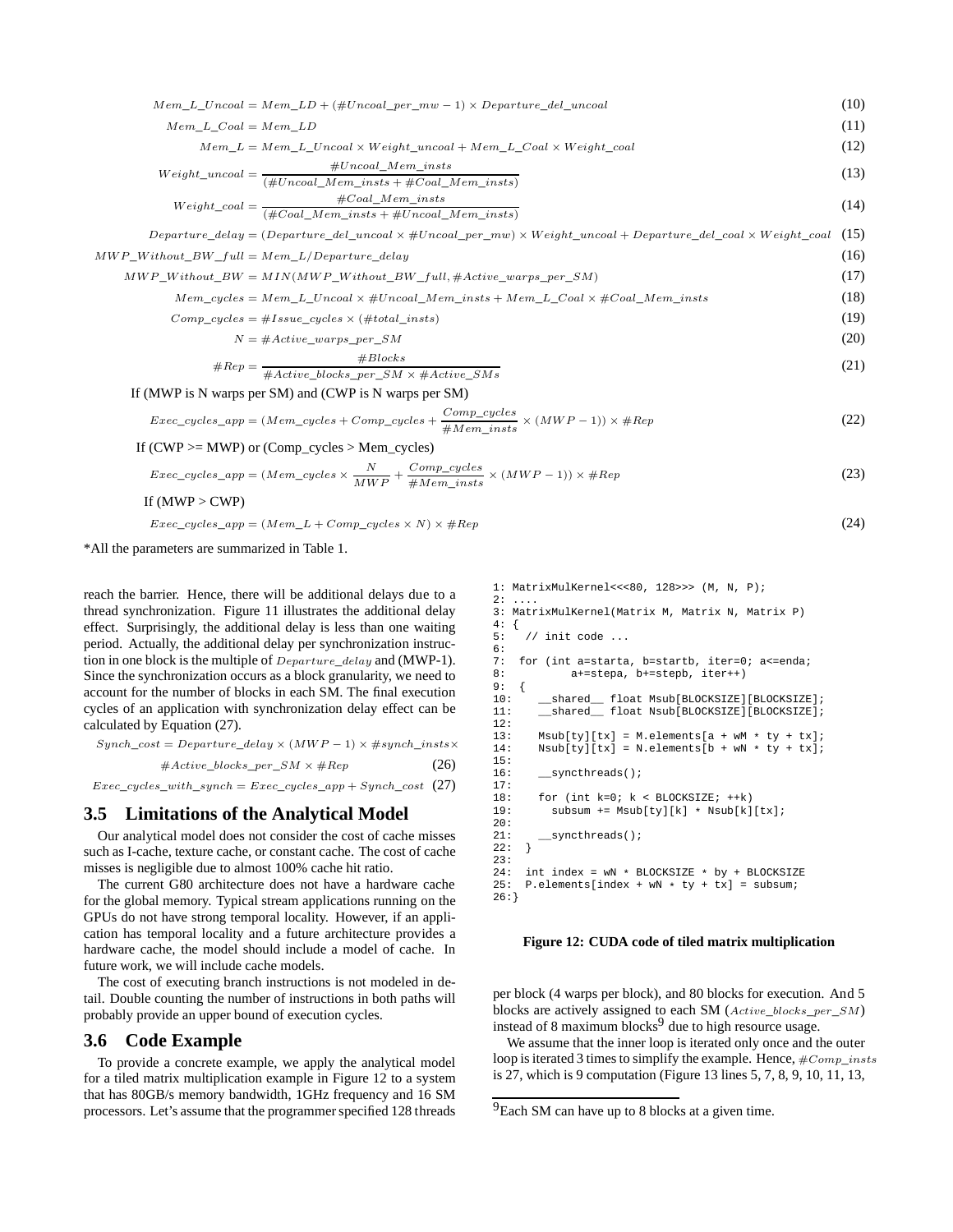| <b>Table 1: Summary of Model Parameters</b> |  |
|---------------------------------------------|--|
|---------------------------------------------|--|

|    | <b>Model Parameter</b>   | <b>Definition</b>                                                  | <b>Obtained</b>                                            |
|----|--------------------------|--------------------------------------------------------------------|------------------------------------------------------------|
|    | #Threads_per_warp        | Number of threads per warp                                         | 32 [22]                                                    |
|    | Issue_cycles             | Number of cycles to execute one instruction                        | 4 cycles $[13]$                                            |
| 3  | Freq                     | Clock frequency of the SM processor                                | Table 3                                                    |
|    | Mem_Bandwidth            | Bandwidth between the DRAM and GPU cores                           | Table 3                                                    |
| 5  | Mem LD                   | DRAM access latency (machine configuration)                        | Table 6                                                    |
| 6  | Departure_del_uncoal     | Delay between two uncoalesced memory transactions                  | Table 6                                                    |
|    | Departure_del_coal       | Delay between two coalesced memory transactions                    | Table 6                                                    |
| 8  | #Threads_per_block       | Number of threads per block                                        | Programmer specifies inside a program                      |
| 9  | #Blocks                  | Total number of blocks in a program                                | Programmer specifies inside a program                      |
| 10 | #Active_SMs              | Number of active SMs                                               | Calculated based on machine resources                      |
|    | #Active_blocks_per_SM    | Number of concurrently running blocks on one SM                    | Calculated based on machine resources [22]                 |
| 12 | #Active_warps_per_SM (N) | Number of concurrently running warps on one SM                     | Active_blocks_per_SM x Number of warps per block           |
| 13 | #Total insts             | $(\text{\#Comp}\; \text{insts} + \text{\#Mem}\; \text{insts})$     |                                                            |
| 14 | $#Comp_{}$ insts         | Total dynamic number of computation instructions in one thread     | Source code analysis                                       |
| 15 | $#Mem_insts$             | Total dynamic number of memory instructions in one thread          | Source code analysis                                       |
| 16 | #Uncoal Mem insts        | Number of uncoalesced memory type instructions in one thread       | Source code analysis                                       |
| 17 | #Coal_Mem_insts          | Number of coalesced memory type instructions in one thread         | Source code analysis                                       |
| 18 | #Synch_insts             | Total dynamic number of synchronization instructions in one thread | Source code analysis                                       |
| 19 | #Coal_per_mw             | Number of memory transactions per warp (coalesced access)          |                                                            |
| 20 | #Uncoal_per_mw           | Number of memory transactions per warp (uncoalesced access)        | Source code analysis[12](Table 3)                          |
| 21 | Load_bytes_per_warp      | Number of bytes for each warp                                      | Data size (typically $\overline{AB}$ ) x #Threads_per_warp |

```
1: ... // Init Code
2:
3: $OUTERLOOP:
4: ld.global.f32 %f2, [%rd23+0]; //
                      [8rd14+0], $f2; //
6: ld.global.f32 %f3, [%rd19+0]; //
7: st.shared.f32<br>8: bar.sync 0;
8: bar.sync 0; // Synchronization<br>9: ld.shared.f32 %f4, [%rd8+0]; // Innerloop unrol
                      %f4, [%rd8+0]; // Innerloop unrolling<br>%f5, [%rd6+0]; //
10: ld.shared.f32 %f5, [%rd6+0]; //<br>11: mad.f32 %f1. %f4. %f5. %f1; //
11: mad.f32 %f1, %f4, %f5, %f1; //
12: // the code of unrolled loop is omitted<br>13: bar.sync 0; // synchronization
13: bar.sync 0; //14: setp.le.s32 %p2, %r21, %r24; //
15: @%p2 bra $OUTERLOOP; // Branch
16: ... // Index calculation<br>17: st.global.f32 [$rd27+0], $f1; // Store in P.elements
17: st.global.f32 [%rd27+0], %f1;
```


14, and 15) instructions times 3. Note that ld.shared instructions in Figure 13 lines 9 and 10 are also counted as a computation instruction since the latency of accessing the shared memory is almost as fast as that of the register file. Lines 13 and 14 in Figure 12 show global memory accesses in the CUDA code. Memory indexes (a+wM\*ty+tx) and (b+wN\*ty+tx) determine memory access coalescing within a warp. Since a and b are more likely not a multiple of 32, we treat that all the global loads are uncoalesced [12]. So  $\#Uncoal\_Mem\_insts$  is 6, and  $\#Coal\_Mem\_insts$ is 0.

Table 2 shows the necessary model parameters and intermediate calculation processes to calculate the total execution cycles of the program. Since CWP is greater than MWP, we use Equation (23) to calculate  $Exec\_cycles\_app$ . Note that in this example, the execution cost of synchronization instructions is a significant part of the total execution cost. This is because we simplified the example. In most real applications, the number of dynamic synchronization instructions is much less than other instructions, so the synchronization cost is not that significant.

# **4. EXPERIMENTAL METHODOLOGY**

#### **4.1 The GPU Characteristics**

Table 3 shows the list of GPUs used in this study. GTX280 supports 64-bit floating point operations and also has a later computing version (1.3) that improves uncoalesced memory accesses. To measure the GPU kernel execution time, cudaEventRecord API that uses GPU Shader clock cycles is used. All the measured execution time is the average of 10 runs.

#### **4.2 Micro-benchmarks**

All the benchmarks are compiled with NVCC [22]. To test the analytical model and also to find memory model parameters, we design a set of micro-benchmarks that simply repeat a loop for 1000 times. We vary the number of load instructions and computation instructions per loop. Each micro-benchmark has two memory access patterns: coalesced and uncoalesced memory accesses.

#### **4.3 Merge Benchmarks**

To test how our analytical model can predict typical GPGPU applications, we use 6 different benchmarks that are mostly used in the Merge work [17]. Table 5 explains the description of each benchmark and summarizes the characteristics of each benchmark. The number of registers used per thread and shared memory usage per block are statically obtained by compiling the code with *-cubin* flag. The number of dynamic PTX instructions is calculated using program's input values [12]. The rest of the characteristics are statically determined and can be found in PTX code. Note that, since we estimate the number dynamic instructions just based on static information and an input size, the number counted is an approximated value. To simplify the evaluation, depending on the majority load type, we treat all memory access as either coalesced or uncoalesced for each benchmark. For the Mat. (tiled) benchmark, the number of memory instructions and computation instructions change with respect to the number of warps per block, which the programmers specify. This is because the number of inner loop iterations for each thread depends on blocksize (i.e., the tile size).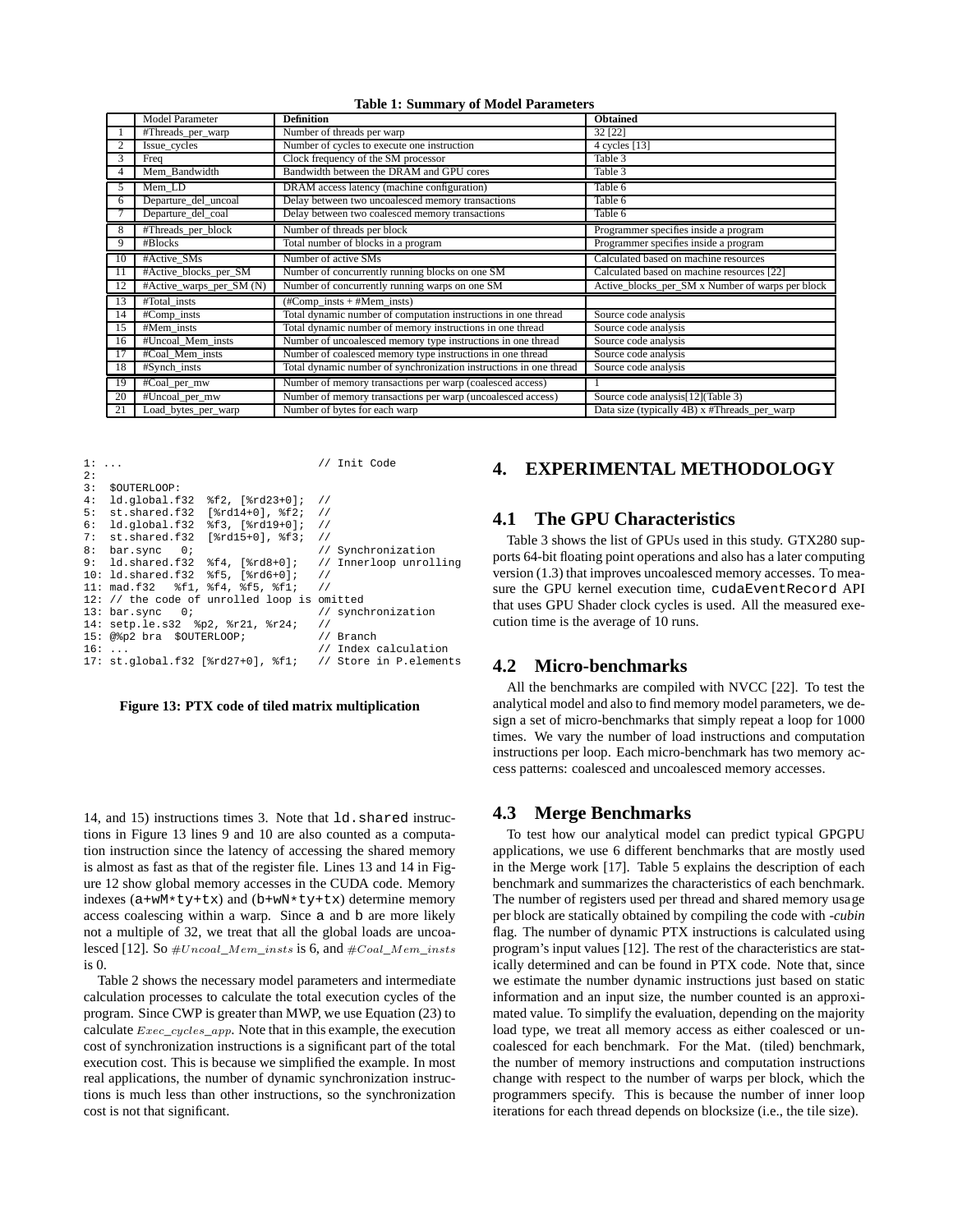**Table 5: Characteristics of the Merge Benchmarks (Arith. intensity means arithmetic intensity.)**

| <b>Benchmark</b>    | <b>Description</b>                              | Input size           | Comp insts   | Mem insts                  | Arith. intensity | <b>Registers</b> | <b>Shared Mem</b> |
|---------------------|-------------------------------------------------|----------------------|--------------|----------------------------|------------------|------------------|-------------------|
| Sepia [17]          | Filter for artificially aging images            | 7000 x 7000          |              | 6 (uncoalesced)            | 11.8             |                  | 52 <sub>B</sub>   |
| Linear $[17]$       | Image filter for computing the avg. of 9-pixels | $10000 \times 10000$ |              | 30 (uncoalesced)           |                  |                  | 60B               |
| <b>SVM [17]</b>     | Kernel from a SVM-based algorithm               | 736 x 992            | 10871        | 819 (coalesced)            | 13.3             |                  | 44 <sub>B</sub>   |
| Mat. (naive)        | Naive version of matrix multiplication          | 2000 x 2000          | 12043        | 4001(uncoalesced)          |                  |                  | 88B               |
| Mat. (tiled) $[22]$ | Tiled version of matrix multiplication          | 2000 x 2000          | 9780 - 24580 | $201 - 1001$ (uncoalesced) | 48.7             |                  | 3960B             |
| Blackscholes [22]   | European option pricing                         | 9000000              | 137          | (uncoalesced)              |                  |                  | 36B               |

#### **Table 2: Applying the Model to Figure 12**

| <b>Model Parameter</b> | <b>Obtained</b>             | Value                                                                        |
|------------------------|-----------------------------|------------------------------------------------------------------------------|
| Mem LD                 | Machine conf.               | 420                                                                          |
| Departure_del_uncoal   | Machine conf.               | 10                                                                           |
| #Threads_per_block     | Figure 12 Line 1            | 128                                                                          |
| #Blocks                | Figure 12 Line 1            | 80                                                                           |
| #Active_blocks_per_SM  | Occupancy [22]              | 5                                                                            |
| #Active SMs            | Occupancy [22]              | 16                                                                           |
| #Active warps per SM   | $128/32 (Table 1) \times 5$ | 20                                                                           |
| #Comp insts            | Figure 13                   | 27                                                                           |
| #Uncoal_Mem_insts      | Figure 12 Lines 13, 14      | 6                                                                            |
| #Coal_Mem_insts        | Figure 12 Lines 13, 14      | $\Omega$                                                                     |
| #Synch insts           | Figure $12$ Lines $16, 21$  | $6 = 2 \times 3$                                                             |
| #Coal per mw           | see Sec. 3.4.5              | 1                                                                            |
| #Uncoal per mw         | see Sec. 3.4.5              | 32                                                                           |
| Load_bytes_per_warp    | Figure 13 Lines 4, 6        | $128B = 4B \times 32$                                                        |
| Departure_delay        | Equation (15)               | $320=32 \times 10$                                                           |
| Mem L                  | Equations $(10)$ , $(12)$   | $730=420+(32-1)\times 10$                                                    |
| MWP without BW full    | Equation $(16)$             | $2.28 = 730/320$                                                             |
| BW per warp            | Equation (7)                | $0.175GB/S = \frac{1G \times 128B}{720}$                                     |
| MWP peak BW            | Equation (6)                | $28.57=\frac{80GB/s}{0.175GB\times16}$                                       |
| <b>MWP</b>             | Equation (5)                | 2.28=MIN(2.28, 28.57, 20)                                                    |
| Comp_cycles            | Equation (19)               | 132 cycles = $4 \times (27 + 6)$                                             |
| Mem cycles             | Equation (18)               | $4380 = (730 \times 6)$                                                      |
| CWP full               | Equation $(8)$              | $34.18=(4380+132)/132$                                                       |
| CWP                    | Equation (9)                | $20 = MIN(34.18, 20)$                                                        |
| #Rep                   | Equation (21)               | $1 = 80/(16 \times 5)$                                                       |
| Exec_cycles_app        | Equation (23)               | $38450 = 4380 \times \frac{20}{2.28} +$<br>$\frac{132}{6} \times (2.28 - 1)$ |
| Synch cost             | Equation (26)               | $12288=$<br>$320 \times (2.28 - 1) \times 6 \times 5$                        |
| <b>Final Time</b>      | Equation (27)               | $50738 = 38450 + 12288$                                                      |

# **5. RESULTS**

#### **5.1 Micro-benchmarks**

The micro-benchmarks are used to measure the constant variables that are required to model the memory system. We vary three parameters (Mem\_LD, Departure\_del\_uncoal, and Departure\_del\_coal) for each GPU to find the best fitting values. FX5600, 8800GTX and 8800GT use the same model parameters. Table 6 summarizes the results. Departure\_del\_coal is related to the memory access time to a single memory block. Departure\_del\_uncoal is longer than  $Department_{e\_{del}\_{coal}$ , due to the overhead of 32 small memory access requests. Departure\_del\_uncoal for GTX280 is much longer than that of FX5600. GTX280 coalesces 32 thread memory requests per warp into the minimum number of memory access requests, and the overhead per access request is higher, with fewer accesses.

Using the parameters in Table 6, we calculate CPI for the microbenchmarks. Figure 14 shows the average CPI of the micro-benchmarks for both measured value and estimated value using the analytical model. The results show that the average geometric mean of the error is 5.4%. As we can predict, as the benchmark has more number

#### **Table 3: The specifications of GPUs used in this study**

| Model                    | <b>8800GTX</b> | <b>Quadro FX5600</b> | <b>8800GT</b> | <b>GTX280</b> |
|--------------------------|----------------|----------------------|---------------|---------------|
| #SM                      | 16             | 16                   | 14            | 30            |
| (SP) Processor Cores     | 128            | 128                  | 112           | 240           |
| <b>Graphics Clock</b>    | 575 MHz        | 600 MHz              | 600 MHz       | 602 MHz       |
| Processor Clock          | $1.35$ GHz     | 1.35GHz              | $1.5$ GHz     | $1.3$ GHz     |
| <b>Memory Size</b>       | 768 MB         | $1.5$ GB             | 512 MB        | 1 GB          |
| Memory Bandwidth         | 86.4 GB/s      | 76.8 GB/s            | 57.6 GB/s     | $141.7$ GB/s  |
| Peak Gflop/s             | 345.6          | 384                  | 336           | 933           |
| <b>Computing Version</b> | 1.0            | 1.0                  | 1.1           | 1.3           |
| #Uncoal per mw           | 32             | 32                   | 32            | [12]          |
| #Coal per mw             |                |                      |               |               |

**Table 4: The characteristics of micro-benchmarks**

| $#$ inst. per loop | Mb1     | Mb2   | Mb3    | Mb4    | Mb5    | Mb6    | Mb7    |
|--------------------|---------|-------|--------|--------|--------|--------|--------|
| Memory             |         |       |        |        |        |        |        |
| Comp. $(FP)$       | 23 (20) | 17(8) | 29(20) | 27(12) | 35(20) | 47(20) | 59(20) |

of load instructions, the CPI increases. For the coalesced load cases  $(Mb1_C - Mb7_C)$ , the cost of load instructions is almost hidden because of high MWP but for uncoalesced load cases (Mb1\_UC – Mb7\_UC), the cost of load instructions linearly increases as the number of load instructions increases.

#### **5.2 Merge Benchmarks**

Figure 15 and Figure 16 show the measured and estimated execution time of the Merge benchmarks on FX5600 and GTX280. The number of threads per block is varied from 4 to 512, (512 is the maximum value that one block can have in the evaluated CUDA programs.) Even though the number of threads is varied, the programs calculate the same amount data elements. In other words, if we increase the number of threads in a block, the total number of blocks is also reduced to process the same amount of data in one application. That is why the execution times are mostly the same. For the Mat.(tiled) benchmark, as we increase the number of threads the execution time reduces, because the number of active warps per SM increases.

Figure 17 shows the average of the measured and estimated CPIs across four GPUs in Figures 15 and 16 configurations. The average value of CWP and MWP per SM are also shown in Figures 18, and 19 respectively. 8800GT has the least amount of bandwidth

**Table 6: Results of the Memory Model Parameters**

| Model                | <b>FX5600</b> | <b>GTX280</b> |
|----------------------|---------------|---------------|
| Mem LD               |               |               |
| Departure del uncoal |               |               |
| Departure del coal   |               |               |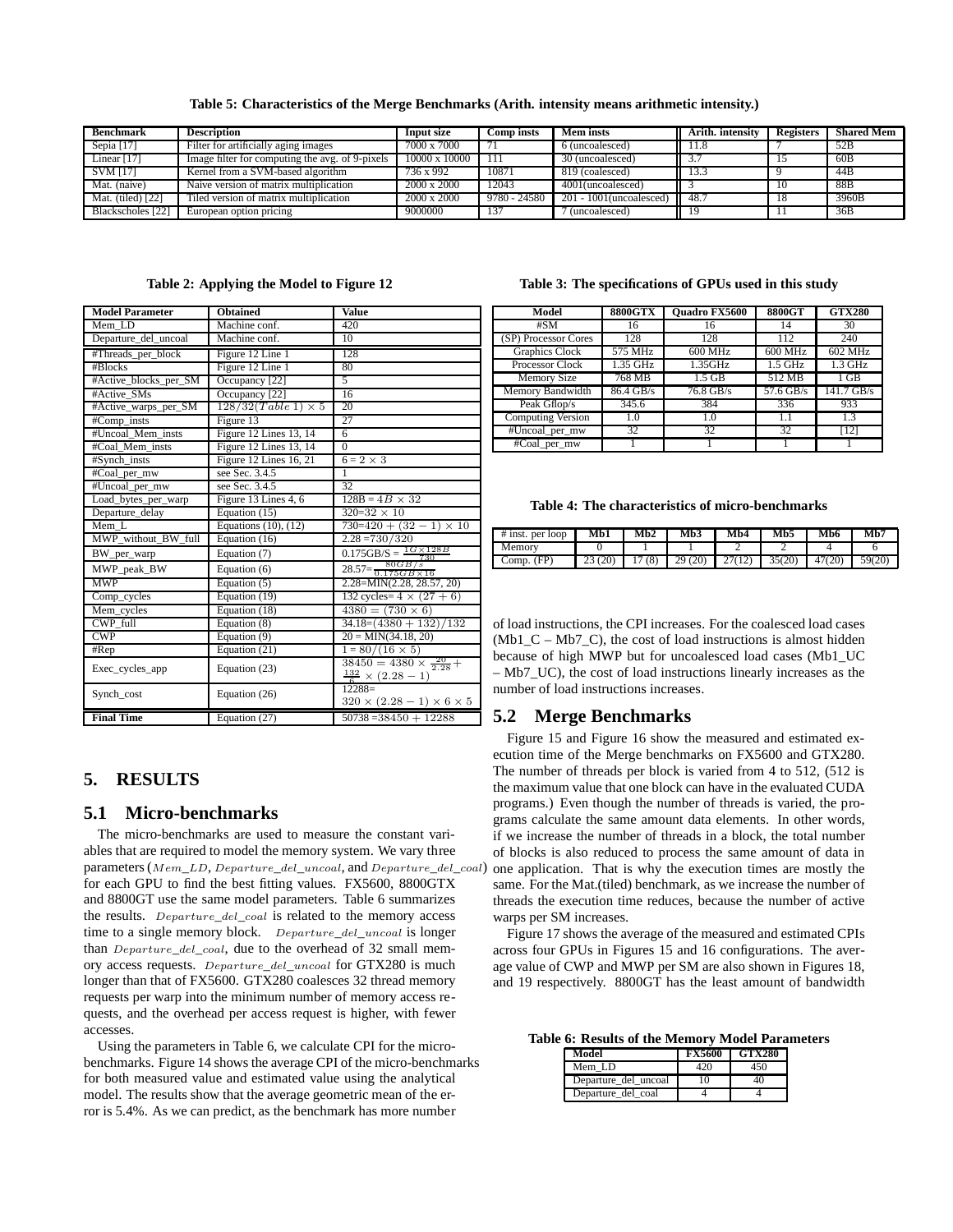

**Figure 15: The total execution time of the Merge benchmarks on FX5600**



**Figure 16: The total execution time of the Merge benchmarks on GTX280**

compared to other GPUs, resulting in the highest CPI in contrast to GTX280. Generally, higher arithmetic intensity means lower CPI (lower CPI is higher performance). However, even though the Mat.(tiled) benchmark has the highest arithmetic intensity, SVM has the lowest CPI value. SVM has higher MWP and CWP than those of Mat.(tiled) as shown in Figures 18 and 19. SVM has the highest MWP and the lowest CPI because only SVM has fully coalesced memory accesses. MWP in GTX280 is higher than the rest of GPUs because even though most memory requests are not fully coalesced, they are still combined into as few requests as possible, which results in higher MWP. All other benchmarks are limited by departure\_delay, which makes all other applications never reach the peak memory bandwidth.

Figure 20 shows the average occupancy of the Merge benchmarks. Except Mat.(tiled) and Linear, all other benchmarks have higher occupancy than 70%. The results show that occupancy is less correlated to the performance of applications.

The final geometric mean of the estimated CPI error on the Merge benchmarks in Figure 17 over all four different types of GPUs is 13.3%. Generally the error is higher for GTX 280 than others, because we have to estimate the number of memory requests that are generated by partially coalesced loads per warp in GTX280, unlike other GPUs which have the fixed value 32. On average, the model estimates the execution cycles of FX5600 better than others. This is because we set the machine parameters using FX5600.

There are several error sources in our model: (1) We used a very simple memory model and we assume that the characteristics of the memory behavior are similar across all the benchmarks. We found out that the outcome of the model is very sensitive to MWP values. (2) We assume that the DRAM memory scheduler schedules memory requests equally for all warps. (3) We do not consider the bank conflict latency in the shared memory. (4) All computation instructions have the same latency even though some special functional unit instructions have longer latency than others. (5) For some applications, the number of threads per block is not always a multiple of 32. (6) The SM retires warps as a block granularity. Even though there are free cycles, the SM cannot start to fetch new blocks, but the model assumes on average active warps.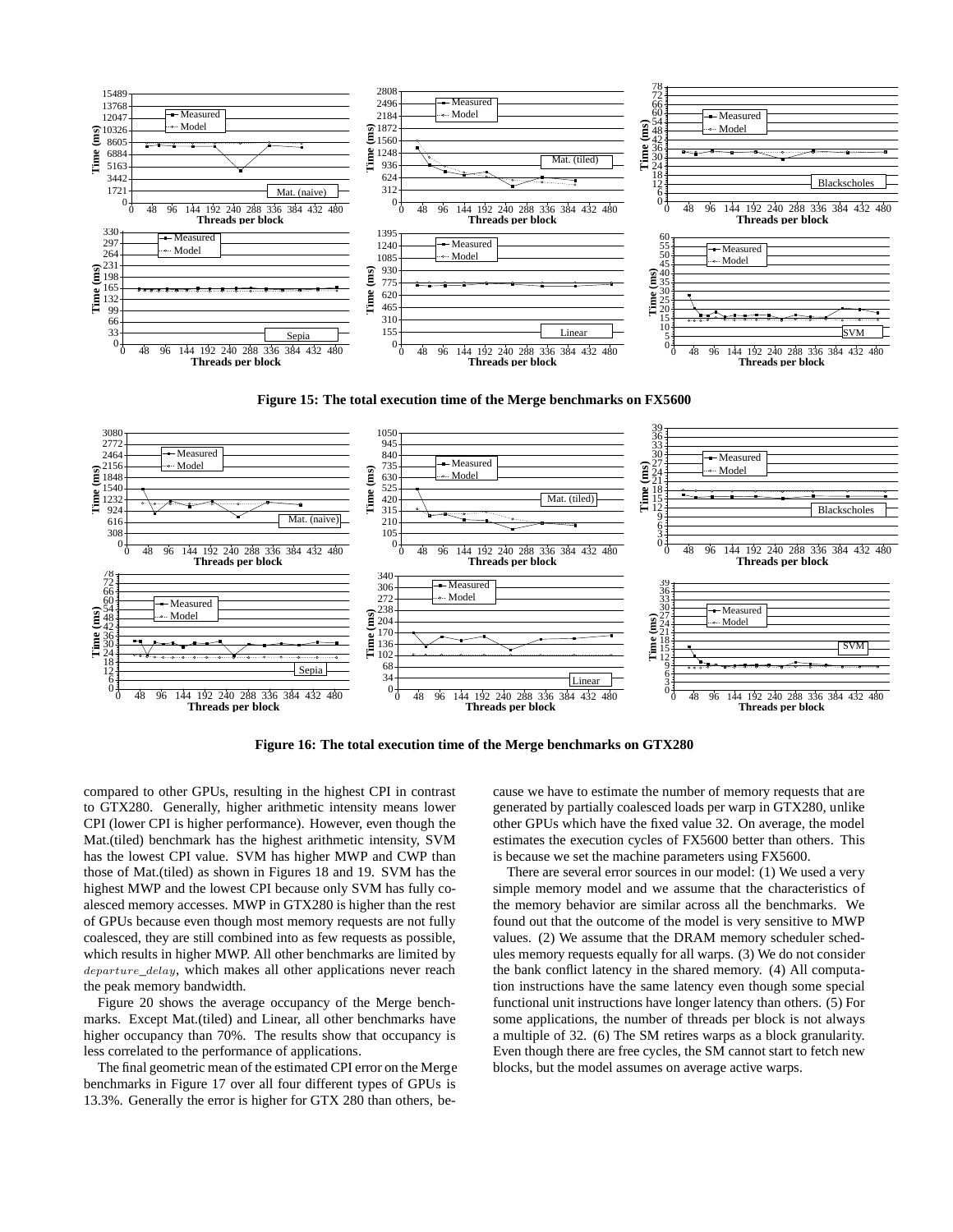

**Figure 14: CPI on the micro-benchmarks**



**Figure 17: CPI on the Merge benchmarks**

# **6. RELATED WORK**

We discuss research related to our analytical model in the areas of performance analytical modeling, and GPU performance estimation. No previous work we are aware of proposed a way of accurately predicting GPU performance or multithreaded program performance at compile-time using only static time available information. Our cost estimation metrics provide a new way of estimating the performance impacts.

## **6.1 Analytical Modeling**

There have been many existing analytical models proposed for superscalar processors [21, 19, 18]. Most work did not consider memory level parallelism or even cache misses. Karkhanis and Smith [15] proposed a first-order superscalar processor model to



**Figure 18: CWP per SM on the Merge benchmarks**



**Figure 19: MWP per SM on the Merge benchmarks**



**Figure 20: Occupancy on the Merge benchmarks**

analyze the performance of processors. They modeled long latency cache misses and other major performance bottleneck events using a first-order model. They used different penalties for dependent loads. Recently, Chen and Aamodit [7] improved the first-order superscalar processor model by considering the cost of pending hits, data prefetching and MSHRs(Miss Status/Information Holding Registers). They showed that not modeling prefetching and MSHRs can increase errors significantly in the first-order processor model. However, they only showed memory instructions' CPI results comparing with the results of a cycle accurate simulator.

There is a rich body of work that predicts parallel program performance prediction using stochastic modeling or task graph analysis, which is beyond the scope of our work. Saavedra-Barrera and Culler [25] proposed a simple analytical model for multithreaded machines using stochastic modeling. Their model uses memory latency, switching overhead, the number of threads that can be interleaved and the interval between thread switches. Their work provided insights into the performance estimation on multithreaded architectures. However, they have not considered synchronization effects. Furthermore, the application characteristics are represented with statistical modeling, which cannot provide detailed performance estimation for each application. Their model also provided insights into a saturation point and an efficiency metric that could be useful for reducing the optimization spaces even though they did not discuss that benefit in their work.

Sorin et al. [27] developed an analytical model to calculate throughput of processors in the shared memory system. They developed a model to estimate processor stall times due to cache misses or resource constrains. They also discussed coalesced memory effects inside the MSHR. The majority of their analytical model is also based on statistical modeling.